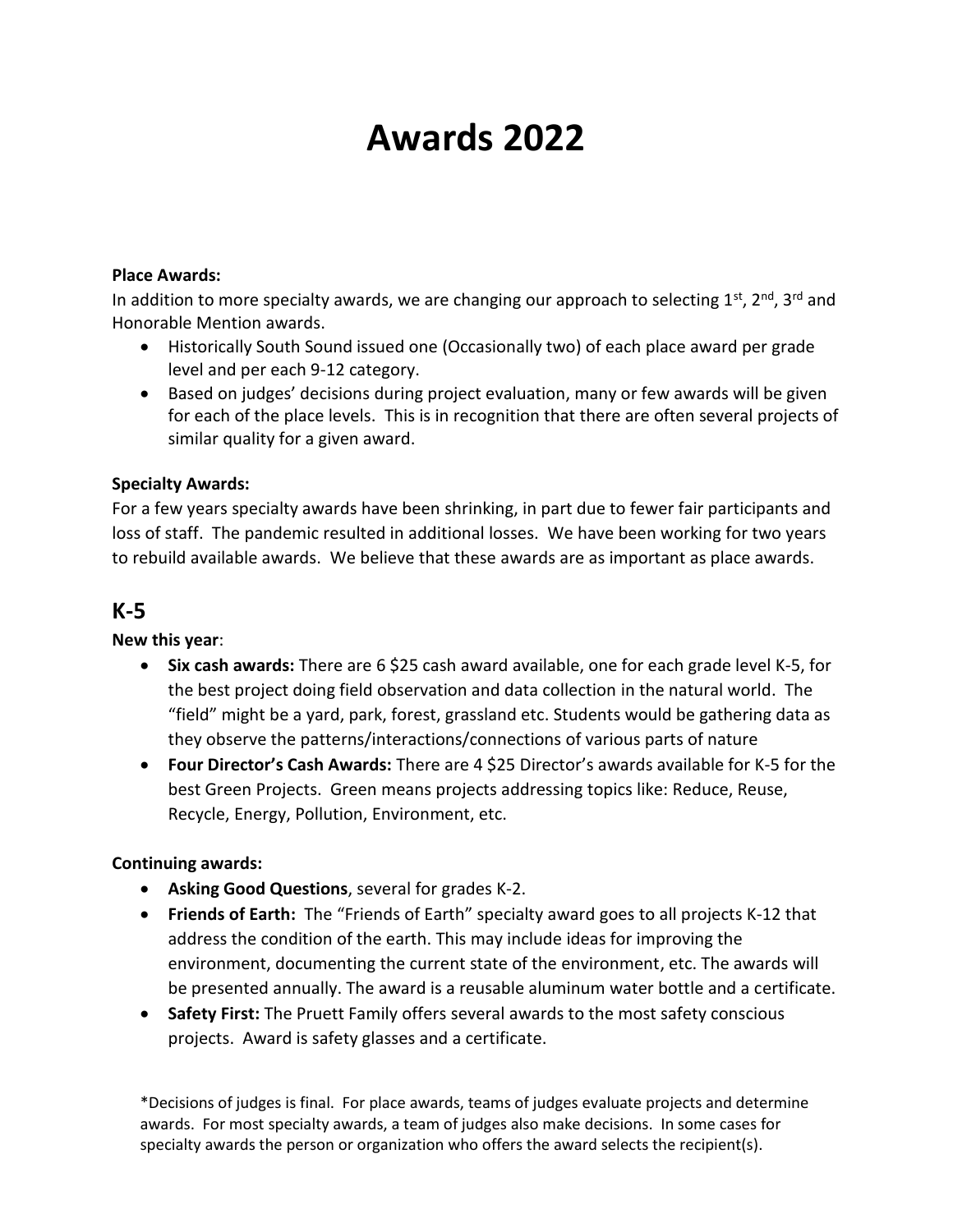**Through our affiliation with ISEF we were able to offer this award.** 

 **EPA letter of encouragement.** Several. Awarded to all students who have projects in the areas of environmental sciences and environmental engineering.

# **6-8**

#### **New this year**:

 **Three cash awards: :** There are three \$25 cash awards available, one for each grade level 6-8, for the best project doing field observation and data collection in the natural world. The "field" might be a yard, park, forest, grassland etc. Students would be gathering data as they observe the patterns/interactions/connections of various parts of nature.

## **Continuing awards:**

- **Friends of Earth:** The "Friends of Earth" specialty award goes to all projects K-12 that address the condition of the earth. This may include ideas for improving the environment, documenting the current state of the environment, etc. The awards will be presented annually. The award is a reusable aluminum water bottle and a certificate.
- **Safety First:** The Pruett Family offers several awards to the most safety conscious projects. Awards are safety glasses and a certificate.
- **Nomination to Broadcom Masters:** We can nominate the top 10% of 6-8 projects for the Broadcom Masters Program. Students must submit a research report on their project if nominated. [https://www.societyforscience.org/broadcom-masters/2021-top-](https://www.societyforscience.org/broadcom-masters/2021-top-300-masters/)[300-masters/](https://www.societyforscience.org/broadcom-masters/2021-top-300-masters/)
- **AJAS**: Grade 8 participants who do outstanding projects are eligible for nomination to the American Junior Academy of Sciences. A written research report is required if nominated.

## **Through our affiliation with ISEF we were able to offer these awards.**

- **Department of Navy**: Awards depend on registration numbers. Award(s) are for Quality Science and Engineering Projects. Gift card and medallion.
- **EPA letter of encouragement.** Several. Awarded to all students who have projects in the areas of environmental sciences and environmental engineering.

# **9-12**

#### **New this year:**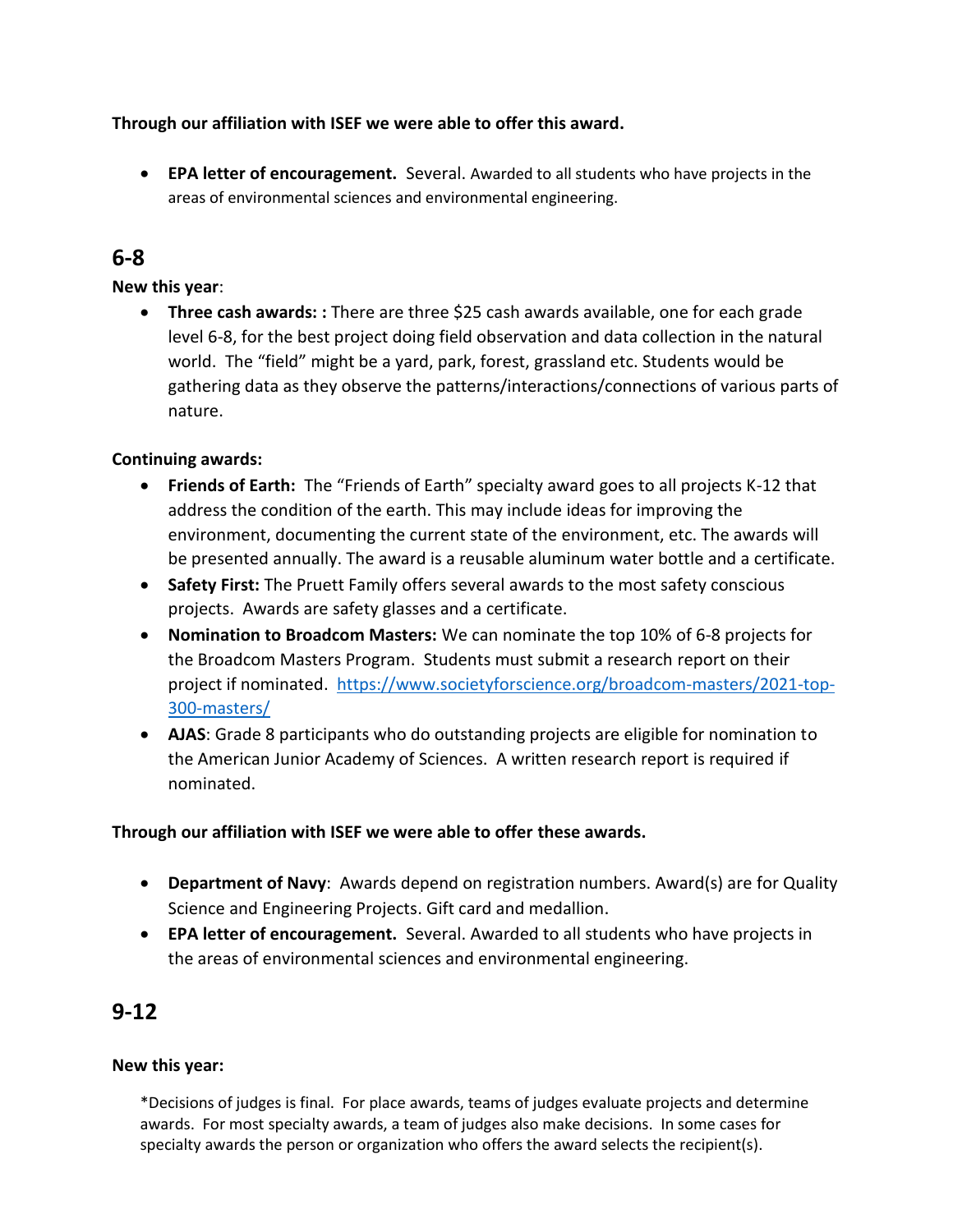**Sponsorship: Anonymous. Outstanding Marine Sciences Research:** Includes a certificate and \$200 cash award Categories covered by this award: ANIM CHEM EAEV ENEV PHYS PLNT. Description of Award: One student in grades 9-12 receives a certificate and monetary award recognizing outstanding research in fields within the general topics of marine biology, seawater chemistry, ocean physics and marine geology. No Teams can receive this award

#### **Continuing awards:**

- **ISEF:** Selection to attend the International Science and Engineering Fair Available for 1 3 projects depending on project quality.
- **AJAS**: Grades 9-11 participants who do outstanding projects are eligible for nomination to the American Junior Academy of Sciences. A written research report is required if nominated.
- **Friends of Earth:** The "Friends of Earth" specialty award goes to all projects K-12 that address the condition of the earth. This may include ideas for improving the environment, documenting the current state of the environment, etc. The awards will be presented annually. The award is a reusable aluminum water bottle and a certificate.
- **Safety First:** The Pruett Family offers several awards to the most safety conscious projects. Awards are safety glasses and a certificate.

## **Through our affiliation with ISEF we were able to offer these awards.**

- **American Meteorological Society. Excellence in Atmospheric or Related Sciences:** Two awards. Outstanding Achievement for creative scientific endeavor in the areas of atmospheric and related oceanic and hydrologic sciences.
- **ASM Materials Education Foundation. Outstanding Exhibit in Materials Science:** Two offered. Best materials engineering project
- **Association for Women Geoscientists. Outstanding Project in Geosciences:** Increase the public awareness of the geosciences, illustrate the interdisciplinary nature of the geosciences, or promote the sensitivity to the earth as a global system.
- **Mu Alpha Theta Award. Involving mathematics:** Challenging, original, thorough, and creative investigation of a problem involving mathematics.
- **National Oceanic and Atmospheric Administration. Taking the Pulse of the Planet:**  Research emphasizing NOAA's mission of Science, Service, and Stewardship. To conserve and manage coastal and marine ecosystems and resources.
- **Office of Naval Research - U.S. Navy / U.S. Marine Corps:** Two offered. \$50 Gift Card and medallions for Quality Science and Engineering Projects